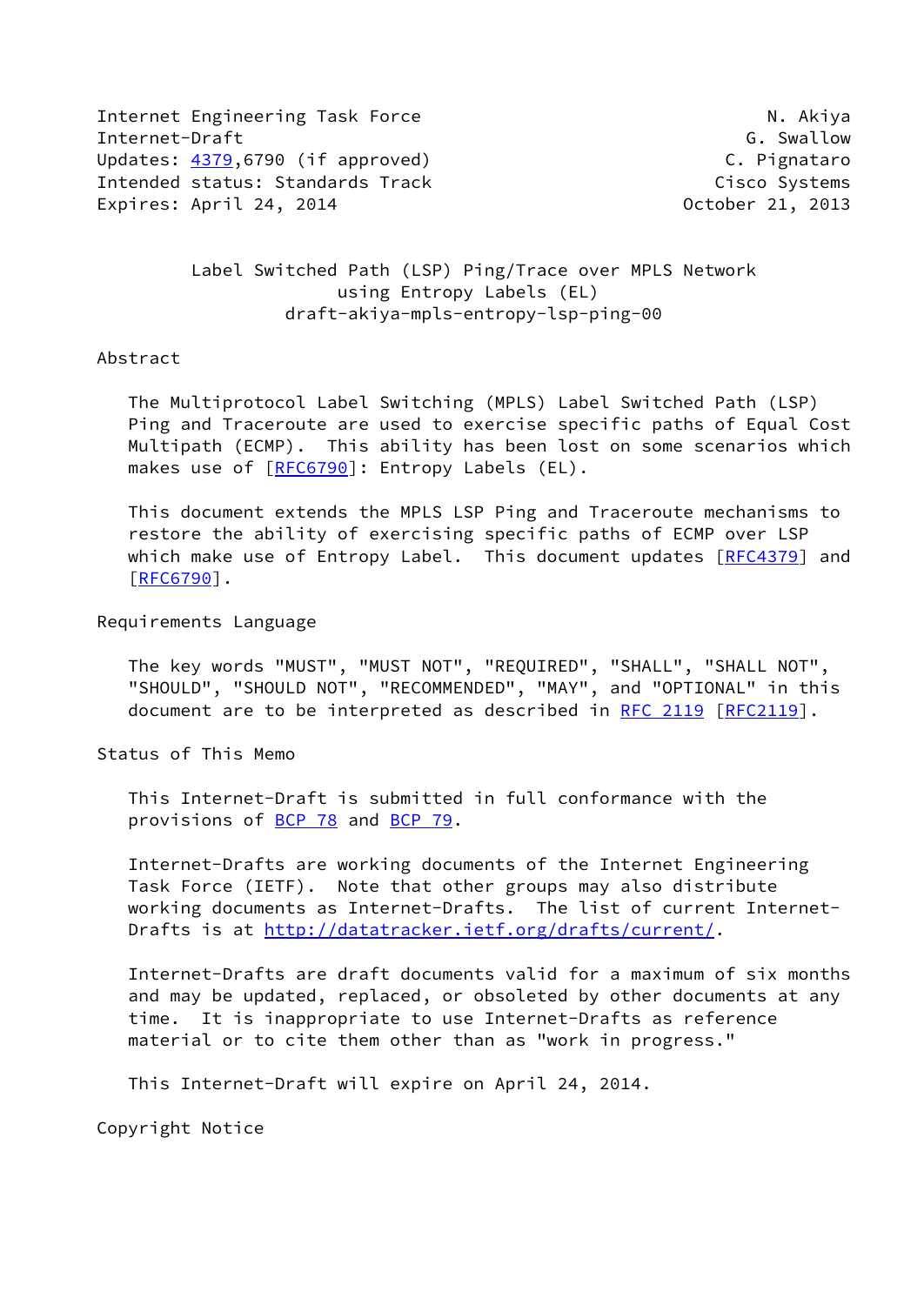<span id="page-1-1"></span>Internet-Draft LSP Ping over Entropy October 2013

 Copyright (c) 2013 IETF Trust and the persons identified as the document authors. All rights reserved.

This document is subject to **[BCP 78](https://datatracker.ietf.org/doc/pdf/bcp78)** and the IETF Trust's Legal Provisions Relating to IETF Documents [\(http://trustee.ietf.org/license-info](http://trustee.ietf.org/license-info)) in effect on the date of publication of this document. Please review these documents carefully, as they describe your rights and restrictions with respect to this document. Code Components extracted from this document must include Simplified BSD License text as described in Section 4.e of the Trust Legal Provisions and are provided without warranty as described in the Simplified BSD License.

Table of Contents

| $\mathbf 1$ .                                                                                                                                                                                                                                                                                                                                                                                                                                                                                                 |  |  | $\overline{2}$            |
|---------------------------------------------------------------------------------------------------------------------------------------------------------------------------------------------------------------------------------------------------------------------------------------------------------------------------------------------------------------------------------------------------------------------------------------------------------------------------------------------------------------|--|--|---------------------------|
| 2.                                                                                                                                                                                                                                                                                                                                                                                                                                                                                                            |  |  | $\overline{3}$            |
| 3.                                                                                                                                                                                                                                                                                                                                                                                                                                                                                                            |  |  | $\overline{5}$            |
| $\overline{4}$ .                                                                                                                                                                                                                                                                                                                                                                                                                                                                                              |  |  | $\underline{6}$           |
| 5.                                                                                                                                                                                                                                                                                                                                                                                                                                                                                                            |  |  | $\underline{\mathcal{I}}$ |
| IP Based Load Balancer & Not Imposing ELI/EL<br>5.1.                                                                                                                                                                                                                                                                                                                                                                                                                                                          |  |  | $\overline{1}$            |
| $5.2$ . IP Based Load Balancer & Imposing ELI/EL                                                                                                                                                                                                                                                                                                                                                                                                                                                              |  |  | $\underline{8}$           |
| $5.3$ . Label Based Load Balancer & Not Imposing ELI/EL                                                                                                                                                                                                                                                                                                                                                                                                                                                       |  |  | $\underline{8}$           |
| $5.4$ . Label Based Load Balancer & Imposing ELI/EL                                                                                                                                                                                                                                                                                                                                                                                                                                                           |  |  | 9                         |
| 5.5. FAT MS-PW Stitching LSR                                                                                                                                                                                                                                                                                                                                                                                                                                                                                  |  |  | 9                         |
| 6.                                                                                                                                                                                                                                                                                                                                                                                                                                                                                                            |  |  | 10                        |
| $\overline{1}$ .                                                                                                                                                                                                                                                                                                                                                                                                                                                                                              |  |  | 10                        |
| New Multipath Information Type: 10<br>8.                                                                                                                                                                                                                                                                                                                                                                                                                                                                      |  |  | 11                        |
| 9.                                                                                                                                                                                                                                                                                                                                                                                                                                                                                                            |  |  | 13                        |
|                                                                                                                                                                                                                                                                                                                                                                                                                                                                                                               |  |  | 13                        |
|                                                                                                                                                                                                                                                                                                                                                                                                                                                                                                               |  |  | 13                        |
|                                                                                                                                                                                                                                                                                                                                                                                                                                                                                                               |  |  |                           |
|                                                                                                                                                                                                                                                                                                                                                                                                                                                                                                               |  |  | 13                        |
| 11.2. Multipath Information Types 13                                                                                                                                                                                                                                                                                                                                                                                                                                                                          |  |  |                           |
|                                                                                                                                                                                                                                                                                                                                                                                                                                                                                                               |  |  | 13                        |
|                                                                                                                                                                                                                                                                                                                                                                                                                                                                                                               |  |  | 14                        |
|                                                                                                                                                                                                                                                                                                                                                                                                                                                                                                               |  |  | 14                        |
|                                                                                                                                                                                                                                                                                                                                                                                                                                                                                                               |  |  | 14                        |
| 14.1. Normative References                                                                                                                                                                                                                                                                                                                                                                                                                                                                                    |  |  | 14                        |
| 14.2. Informative References                                                                                                                                                                                                                                                                                                                                                                                                                                                                                  |  |  | 14                        |
| Authors' Addresses<br>$\mathbf{r}^{\mathsf{T}} \cdot \mathbf{r}^{\mathsf{T}} \cdot \mathbf{r}^{\mathsf{T}} \cdot \mathbf{r}^{\mathsf{T}} \cdot \mathbf{r}^{\mathsf{T}} \cdot \mathbf{r}^{\mathsf{T}} \cdot \mathbf{r}^{\mathsf{T}} \cdot \mathbf{r}^{\mathsf{T}} \cdot \mathbf{r}^{\mathsf{T}} \cdot \mathbf{r}^{\mathsf{T}} \cdot \mathbf{r}^{\mathsf{T}} \cdot \mathbf{r}^{\mathsf{T}} \cdot \mathbf{r}^{\mathsf{T}} \cdot \mathbf{r}^{\mathsf{T}} \cdot \mathbf{r}^{\mathsf{T}} \cdot \mathbf{r}^{\mathsf$ |  |  | <u>14</u>                 |

<span id="page-1-0"></span>[1](#page-1-0). Introduction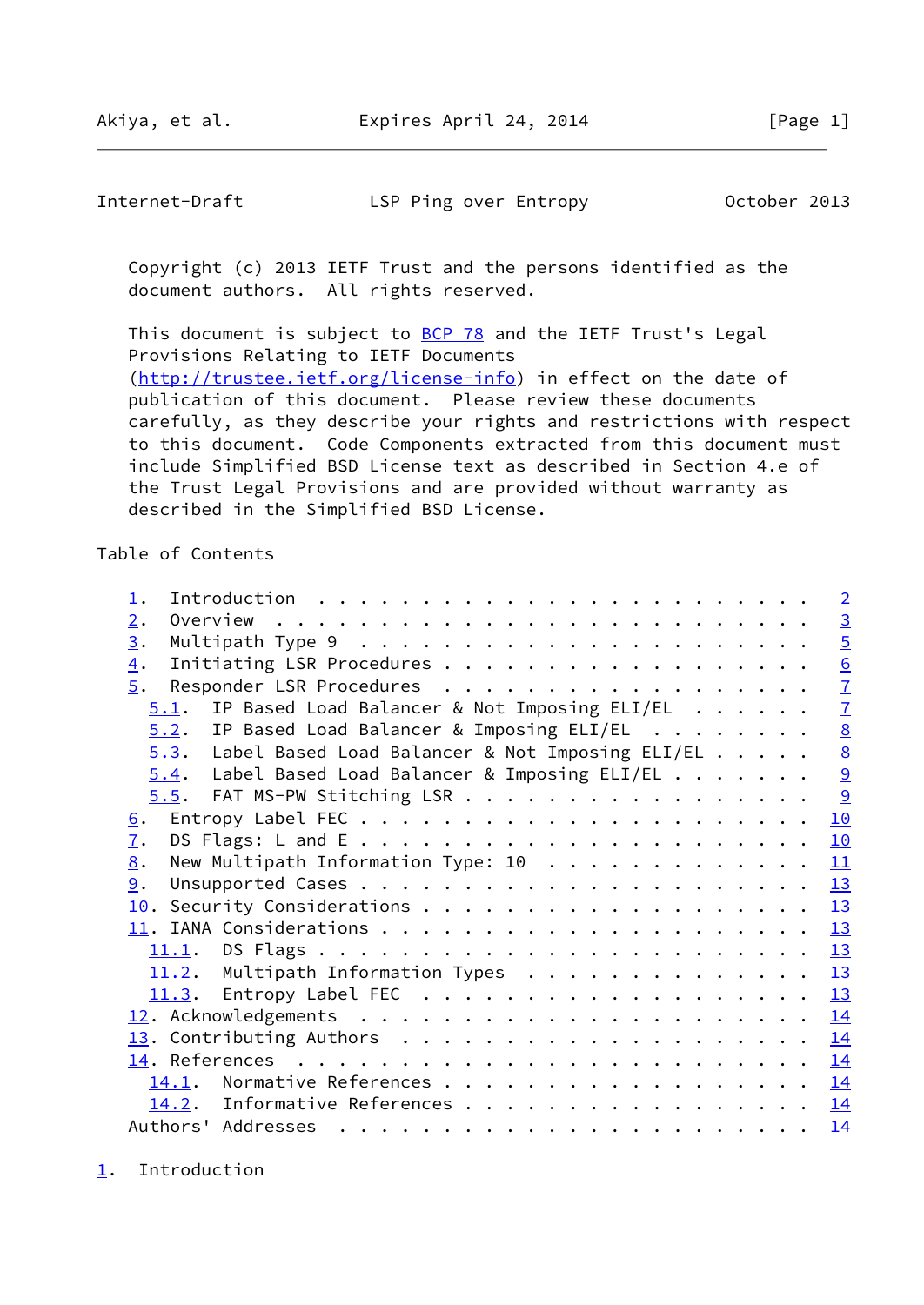Akiya, et al. Expires April 24, 2014 [Page 2]

<span id="page-2-0"></span>Internet-Draft LSP Ping over Entropy October 2013

Section [3.3.1 of \[RFC4379\]](https://datatracker.ietf.org/doc/pdf/rfc4379#section-3.3.1) specifies multipath information encoding which can be used by LSP Ping initiator to trace and validate all ECMP paths between ingress and egress. These encodings are sufficient when all the LSRs along the path(s), between ingress and egress, consider same set of "keys" as input for load balancing algorithm: all IP based or all label based.

With introduction of [\[RFC6790](https://datatracker.ietf.org/doc/pdf/rfc6790)], it is quite normal to see set of LSRs performing load balancing based on EL/ELI while others still follow the traditional way (IP based). This results in LSP Ping initiator not be able to trace and validate all ECMP paths in following scenarios:

- o One or more transit LSRs along ELI/EL imposed LSP do not perform ECMP load balancing based on EL (hashes based on "keys" including IP destination address). This scenario is not only possible but quite common due transit LSRs not implementing [[RFC6790](https://datatracker.ietf.org/doc/pdf/rfc6790)] or transit LSRs implementing [\[RFC6790](https://datatracker.ietf.org/doc/pdf/rfc6790)] but not implementing suggested transit LSR behavior in Section [4.3 of \[RFC6790\].](https://datatracker.ietf.org/doc/pdf/rfc6790#section-4.3)
- o Two or more LSPs stitched together with at least one LSP being ELI /EL imposing LSP. Such scenarios are described in [[I-D.ravisingh-mpls-el-for-seamless-mpls\]](#page-15-3).

 These scenarios will be quite common because every deployment of [\[RFC6790](https://datatracker.ietf.org/doc/pdf/rfc6790)] will invariably end up with nodes that support ELI/EL and nodes that do not. There will typically be areas that support ELI/EL and areas that do not.

As pointed out in [[RFC6790](https://datatracker.ietf.org/doc/pdf/rfc6790)] the procedures of [[RFC4379](https://datatracker.ietf.org/doc/pdf/rfc4379)] with respect to multipath information type {9} are incomplete. However [[RFC6790\]](https://datatracker.ietf.org/doc/pdf/rfc6790) does not actually update [\[RFC4379](https://datatracker.ietf.org/doc/pdf/rfc4379)]. Further the specific EL location is not clearly defined, particularly in the case of FAT Pseudowires [\[RFC6391](https://datatracker.ietf.org/doc/pdf/rfc6391)]. Herein is defined a new FEC Stack sub-TLV for the Entropy Label. [Section 3](#page-4-0) of this document updates the procedures for multipath information type {9}.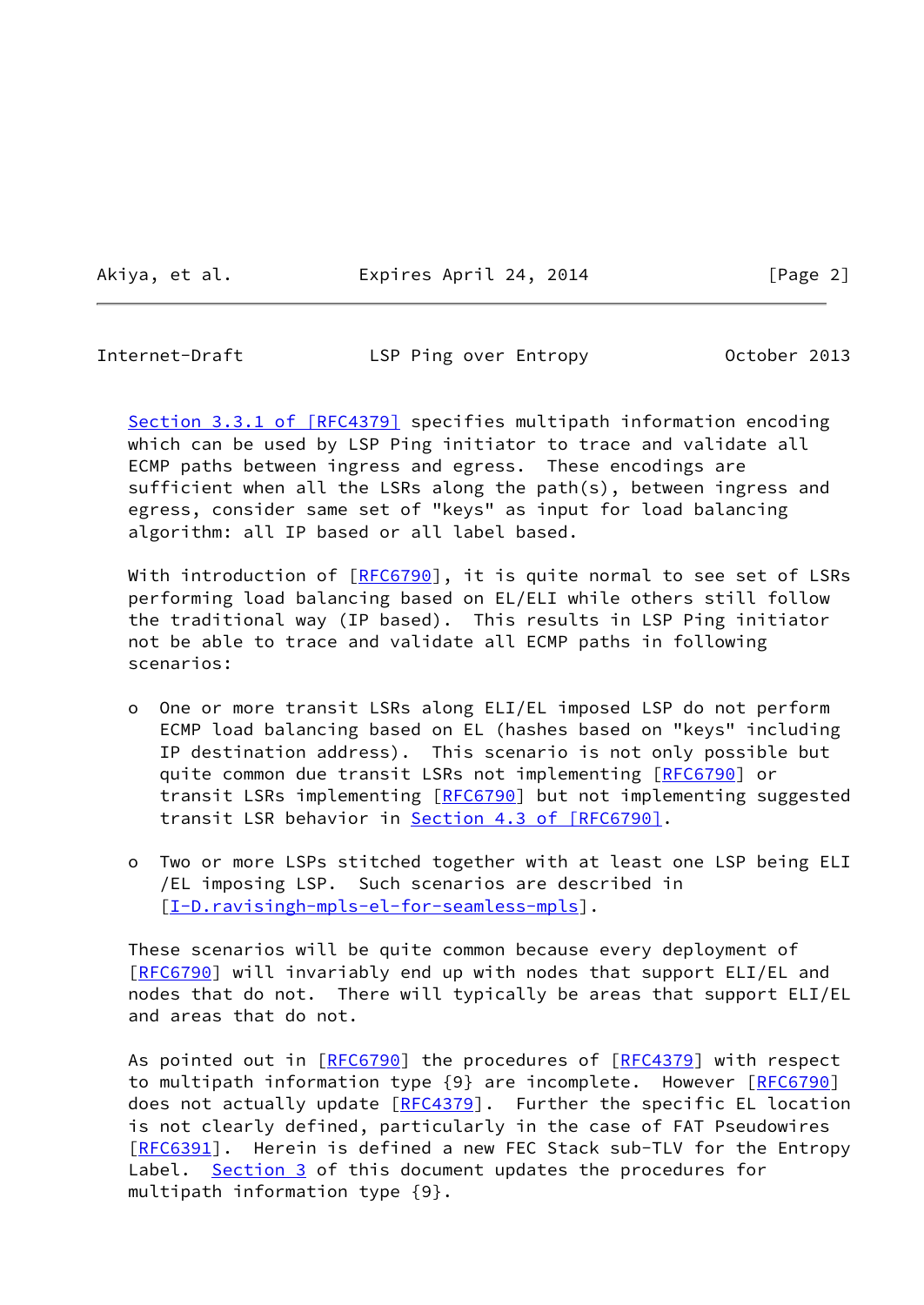## <span id="page-3-0"></span>[2](#page-3-0). Overview

 [RFC4379] describes LSP traceroute as an operation performed through initiating LSR sending LSP Ping packet (LSP echo request) with incrementing TTL, starting with TTL of one. Initiating LSR discovers and exercises ECMP by obtaining multipath information from each transit LSR and using specific destination IP address or specific entropy label.

 LSP Ping initiating LSR sends LSP echo request with multipath information. This multipath information is described in DSMAP/DDMAP

| Akiya, et al. |  | Expires April 24, 2014 | [Page 3] |
|---------------|--|------------------------|----------|
|---------------|--|------------------------|----------|

| Internet-Draft | LSP Ping over Entropy | October 2013 |
|----------------|-----------------------|--------------|
|                |                       |              |

 TLV of echo request, and can contain set of IP addresses or set of labels today. Multipath information types {2, 4, 8} carry set of IP addresses and multipath information type {9} carries set of labels. Responder LSR (receiver of LSP echo request) is to determine subset of initiator specified multipath information which load balances to each downstream (outgoing interface). Responder LSR sends LSP echo reply with resulting multipath information per downstream (outgoing interface) back to the initiating LSR. Initiating LSR is then able to use specific IP destination address or specific label to exercise specific ECMP path on the responder LSR.

Current behavior is problematic in following scenarios:

- o Initiating LSR sends IP multipath information, but responder LSR load balances on labels.
- o Initiating LSR sends label multipath information, but responder LSR load balances on IP addresses.
- o Initiating LSR sends any of existing multipath information to ELI/ EL imposing LSR, but initiating LSR can only continue to discover and exercise specific path of ECMP if ELI/EL imposing LSR responds with both IP addresses and associated EL corresponding to each IP address. This is because:
	- $*$  ELI/EL imposing LSR that is a stitching point will load balance based on IP address.
	- \* Downstream LSR(s) of ELI/EL imposing LSR may load balance based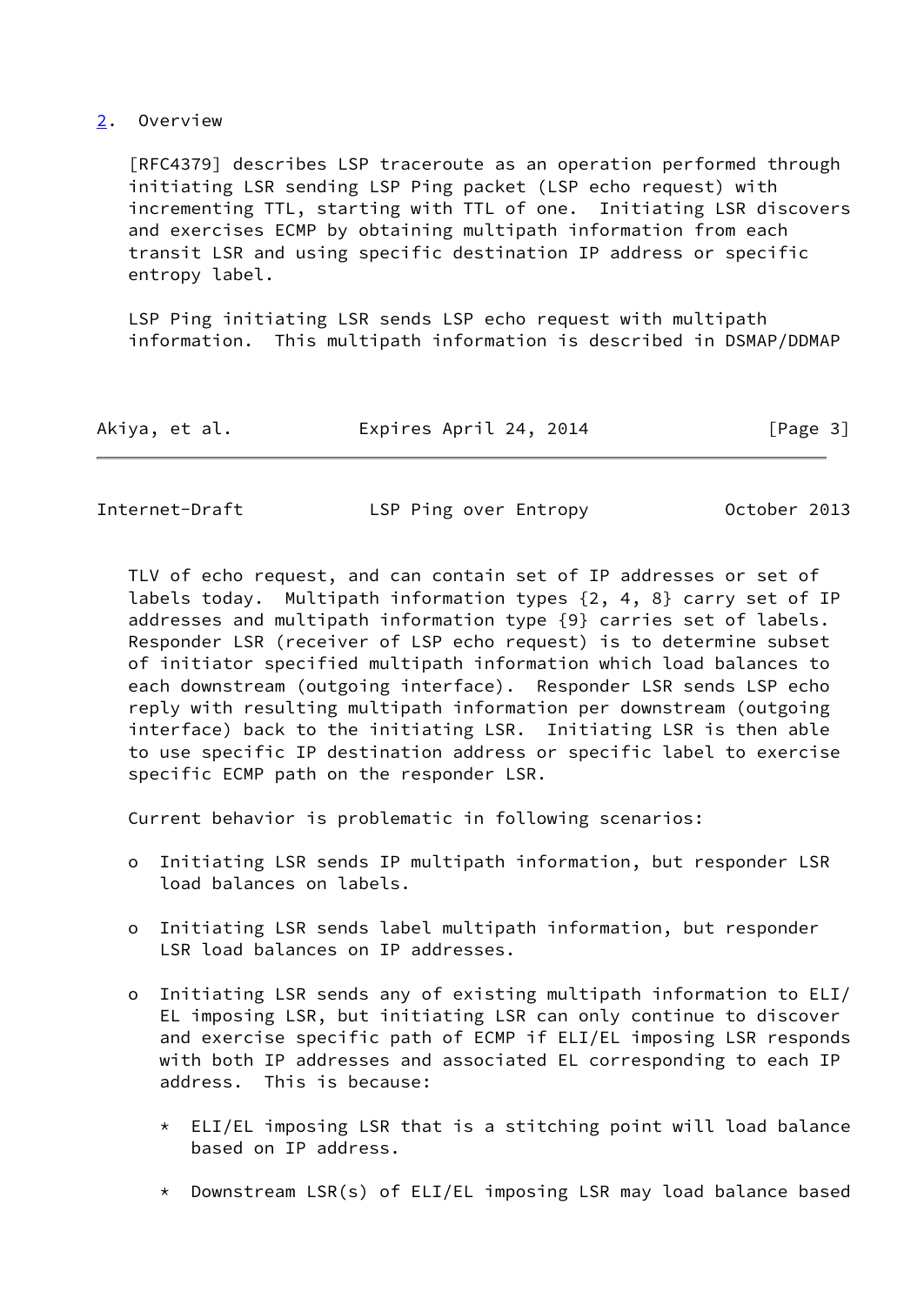on ELs.

- o Initiating LSR sends any of existing multipath information to ELI/ EL imposing LSR, but initiating LSR can only continue to discover and exercise specific path of ECMP if ELI/EL imposing LSR responds with both labels and associated EL corresponding to label. This is because:
	- \* ELI/EL imposing LSR that is a stitching point will load balance based on EL from previous LSP and imposes new EL.
	- \* Downstream LSR(s) of ELI/EL imposing LSR may load balance based on new ELs.

 The above scenarios point to how the existing multipath information is insufficient when LSP traceroute is operated on an LSP with Entropy Labels described by [\[RFC6790](https://datatracker.ietf.org/doc/pdf/rfc6790)]. Therefore, this document defines a multipath information type to be used in the DSMAP/DDMAP of LSP echo request/reply packets in [Section 8.](#page-12-0)

|  | Akiya, et al. |  | Expires April 24, 2014 |  | [Page 4] |
|--|---------------|--|------------------------|--|----------|
|--|---------------|--|------------------------|--|----------|

<span id="page-4-1"></span>Internet-Draft LSP Ping over Entropy October 2013

 In addition, responder LSR can reply with empty multipath information if no IP address set or label set from received multipath information matched load balancing to a downstream. Empty return is also possible if initiating LSR sends multipath information of one type, IP address or label, but responder LSR load balances on the other type. To disambiguate between the two results, this document introduces new flags in the DSMAP/DDMAP TLV to allow responder LSR to describe the load balance technique being used.

 It is required that all LSRs along the LSP understand new flags as well as new multipath information type. It is also required that initiating LSR can select both IP destination address and label to use on transmitting LSP echo request packets. Two additional DS Flags are defined for the DSMAP and DDMAP TLVs in [Section 7.](#page-10-2)

<span id="page-4-0"></span>[3](#page-4-0). Multipath Type 9

 [RFC4379] defined multipath type {9} for tracing of LSPs where label based load-balancing is used. However, as pointed out in [[RFC6790](https://datatracker.ietf.org/doc/pdf/rfc6790)], the procedures for using this type are incomplete. First, the specific location of the label was not defined. What was assumed, but not spelled out, was that the presence of multipath type {9}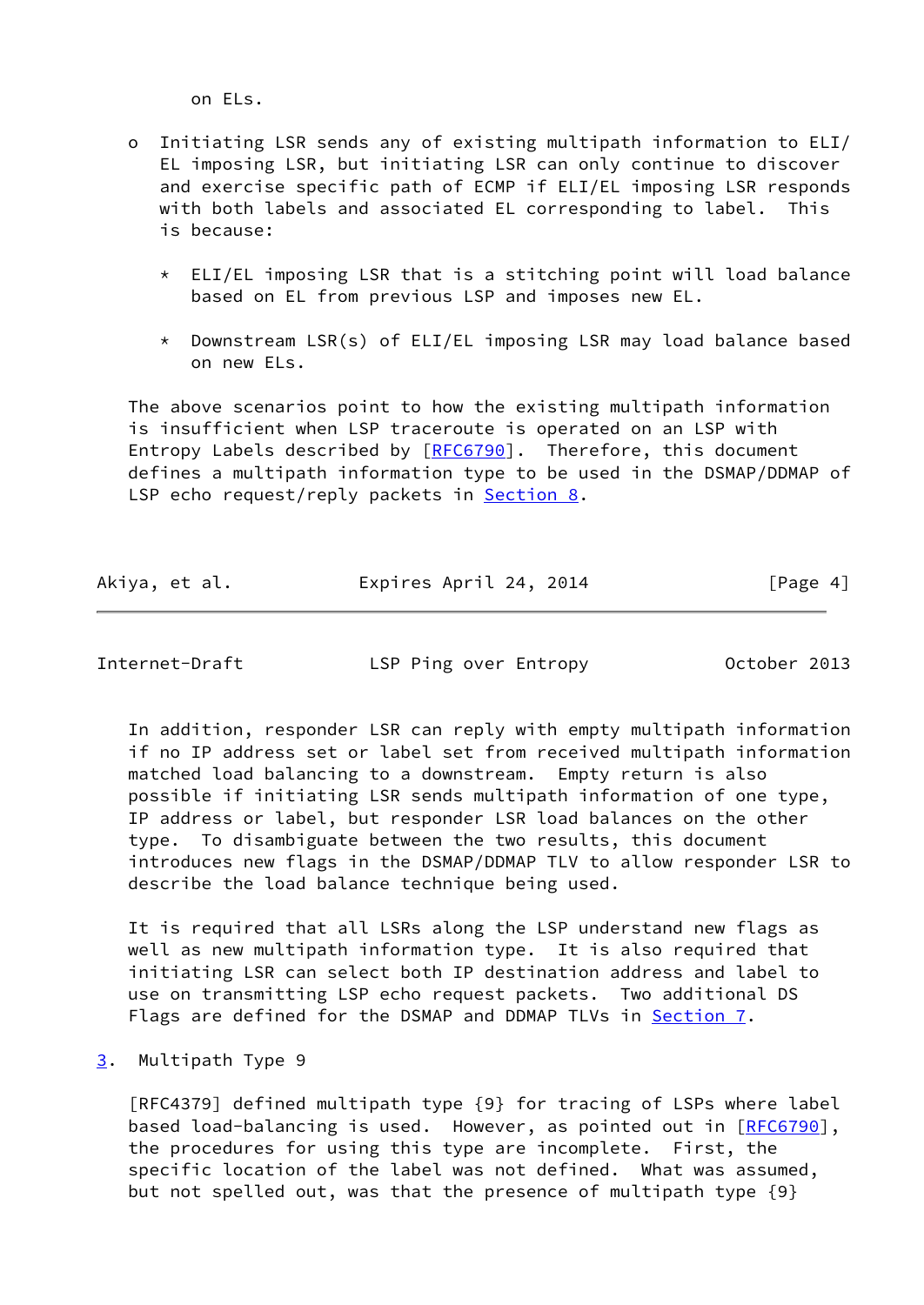meant the responder should act as if the payload of the received packet were non-IP and that the bottom-of-stack label should be replaced by the values indicated by multipath type {9} to determine their respective out-going interfaces.

Further, with the introduction of [[RFC6790](https://datatracker.ietf.org/doc/pdf/rfc6790)], entropy labels may now appear anywhere in a label stack.

 This section defines to which labels multipath type {9} can apply. Additionally it defines procedures for tracing pseudowires and flow aware pseudowires. These procedures pertain to the use of multipath information type {9} as well as type {10}.

[Section 6](#page-10-0) defines a new FEC-Stack sub-TLV to indicate and entropy label. Multipath type {9} applies exclusively to this sub-TLV. Any LSP Ping message containing a DD-MAP or DS-MAP with multipath type {9} MUST include an EL\_FEC at the bottom of the FEC-Stack.

When an MPLS echo request message is received containing a FEC-Stack with an EL-FEC at the bottom of the FEC stack and is not preceded by an entropy label, the responder must behave (for load balancing purposes) as if the first word of the message were a Pseudowire Control Word.

 In order to trace a non-FAT pseudowire, instead of including the appropriate PW-FEC in the FEC-Stack, an EL-FEC is included. Tracing

| Akiya, et al. | Expires April 24, 2014 | [Page 5] |
|---------------|------------------------|----------|
|---------------|------------------------|----------|

<span id="page-5-1"></span>Internet-Draft LSP Ping over Entropy October 2013

 in this way will cause compliant routers to return the proper outgoing interface. Note that this procedure only traces to the end of the MPLS transport LSP (e.g. LDP and/or RSVP). To actually verify the PW-FEC or in the case of a MS-PW, to determine the next pseudowire label value, the initiator MUST repeat that step of the trace, (i.e., repeating the TTL value used) but with the FEC-Stack modified to contain the appropriate PW-FEC.

 In order to trace a FAT pseudowire, the initiator includes an EL-FEC at the bottom of the FEC-Stack and pushes the appropriate PW-FEC onto the FEC-Stack.

<span id="page-5-0"></span>[4](#page-5-0). Initiating LSR Procedures

In order to facilitate the flow of the following text we speak in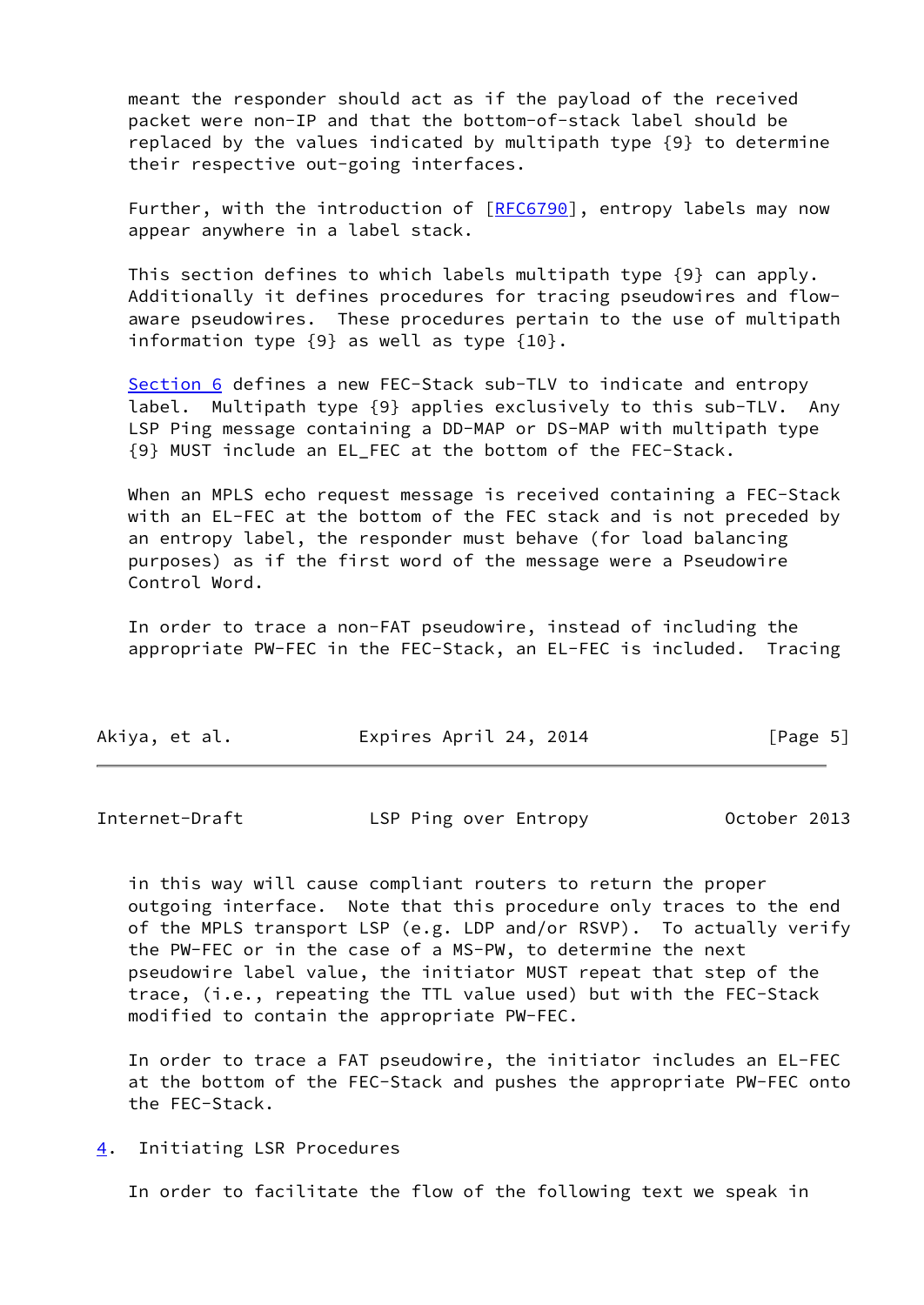terms of a boolean called EL\_LSP maintained by the initiating LSR. This value controls the multipath information type to be used in transmitted echo request packets. When the initiating LSR is transmitting an echo request packet with DSMAP/DDMAP with a non-zero multipath information type, then EL\_LSP boolean MUST be consulted to determine the multipath information type to use.

In addition to procedures described in [\[RFC4379](https://datatracker.ietf.org/doc/pdf/rfc4379)] as updated by [Section 3](#page-4-0) and [[RFC6424](https://datatracker.ietf.org/doc/pdf/rfc6424)], initiating LSR MUST operate with following procedures.

- o When initiating LSR is IP based load balancer (not imposing ELI/ EL), initialize EL\_LSP=False.
- o When initiating LSR imposes ELI/EL, initialize EL\_LSP=True.
- o When initiating LSR is transmitting non-zero multipath information type:

 If (EL\_LSP) initiating LSR MUST use multipath information type {10}.

 Else initiating LSR MUST use multipath information type {2, 4, 8, 9}.

- o When initiating LSR is transmitting multipath information type {10}, both "IP Multipath Information" and "Label Multipath Information" MUST be included, and "IP Associated Label Multipath Information" MUST be omitted (NULL).
- o When initiating LSR receives echo reply with {L=0, E=1} in DS flags with valid contents, set EL LSP=True.

| Akiya, et al. | Expires April 24, 2014 | [Page 6] |
|---------------|------------------------|----------|
|---------------|------------------------|----------|

<span id="page-6-0"></span>Internet-Draft LSP Ping over Entropy October 2013

 In following conditions, initiating LSR may have lost the ability to exercise specific ECMP paths. Initiating LSR MAY continue with "best effort".

- o Received echo reply contains empty multipath information.
- o Received echo reply contains {L=0, E=<any>} DS flags, but does not contain IP multipath information.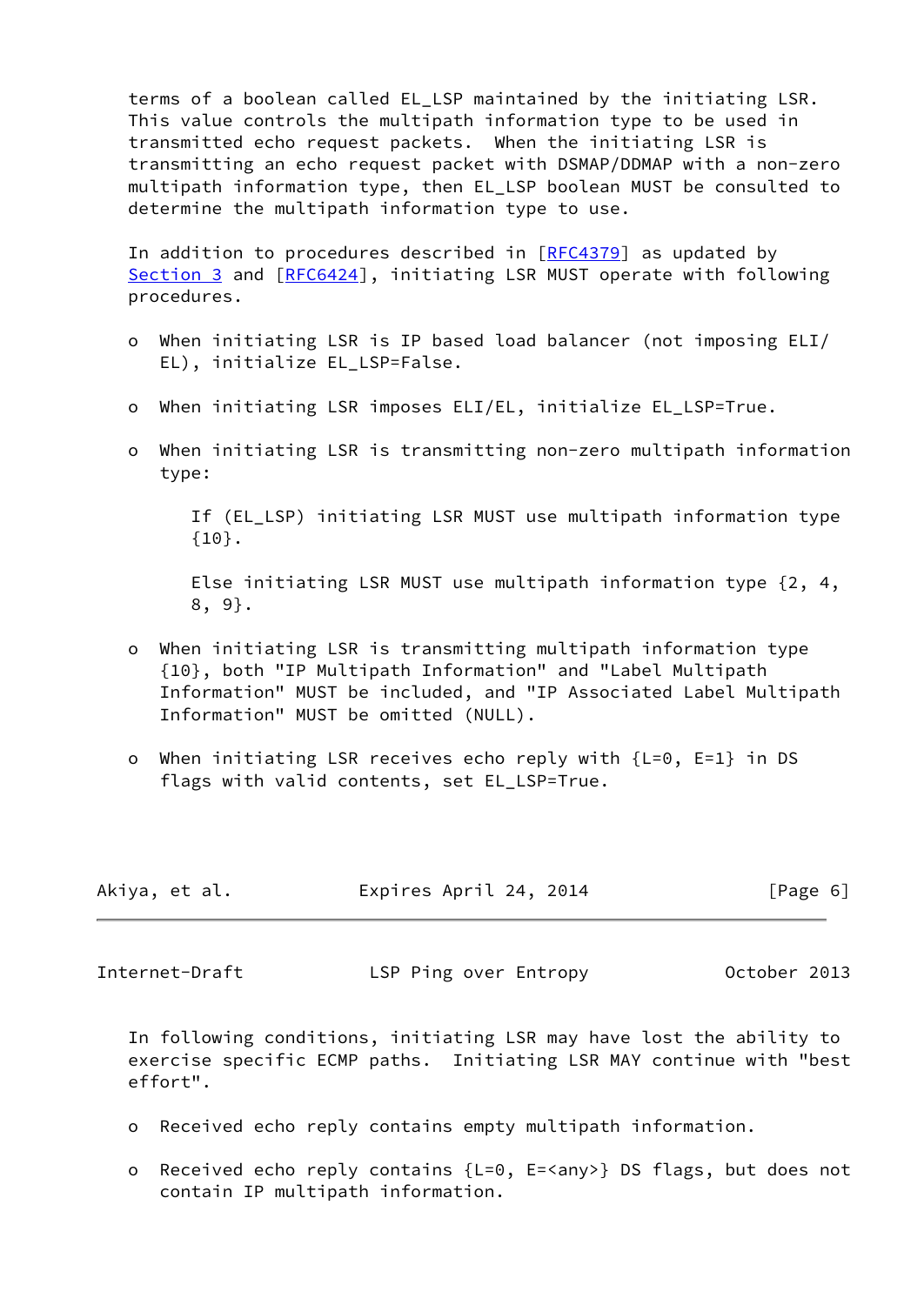- o Received echo reply contains {L=1, E=<any>} DS flags, but does not contain label multipath information.
- o Received echo reply contains {L=<any>, E=1} DS flags, but does not contain associated label multipath information.
- o IP multipath information types {2, 4, 8} sent, and received echo reply with  $\{L=1, E=0\}$  in DS flags.
- o Multipath information type {10} sent, and received echo reply with multipath information type other than {10}.
- <span id="page-7-0"></span>[5](#page-7-0). Responder LSR Procedures

 Common Procedures: Responder LSR receiving LSP echo request packet with multipath information type {10} MUST validate following contents. Any deviation MUST result in responder LSR to consider the packet as malformed and return code 1 (Malformed echo request received) in LSP echo reply packet.

- o IP multipath information MUST be included.
- o Label multipath information MUST be included.
- o IP associated label multipath information MUST be omitted (NULL).

 Following subsections describe expected responder LSR procedures when echo reply is to include DSMAP/DDMAP TLVs, based on local load balance technique being employed. In case responder LSR performs deviating load balance techniques per downstream basis, appropriate procedures matching to each downstream load balance technique MUST be operated.

<span id="page-7-1"></span>[5.1](#page-7-1). IP Based Load Balancer & Not Imposing ELI/EL

- o Responder MUST set {L=0, E=0} in DS flags.
- o If multipath information type {2, 4, 8} is received, responder MUST comply with  $[REC4379]/[REC6424]$ .

| Akiya, et al. | Expires April 24, 2014 | [Page 7] |
|---------------|------------------------|----------|
|---------------|------------------------|----------|

<span id="page-7-2"></span>

| Internet-Draft | LSP Ping over Entropy | October 2013 |
|----------------|-----------------------|--------------|
|----------------|-----------------------|--------------|

o If multipath information type {9} is received, responder MUST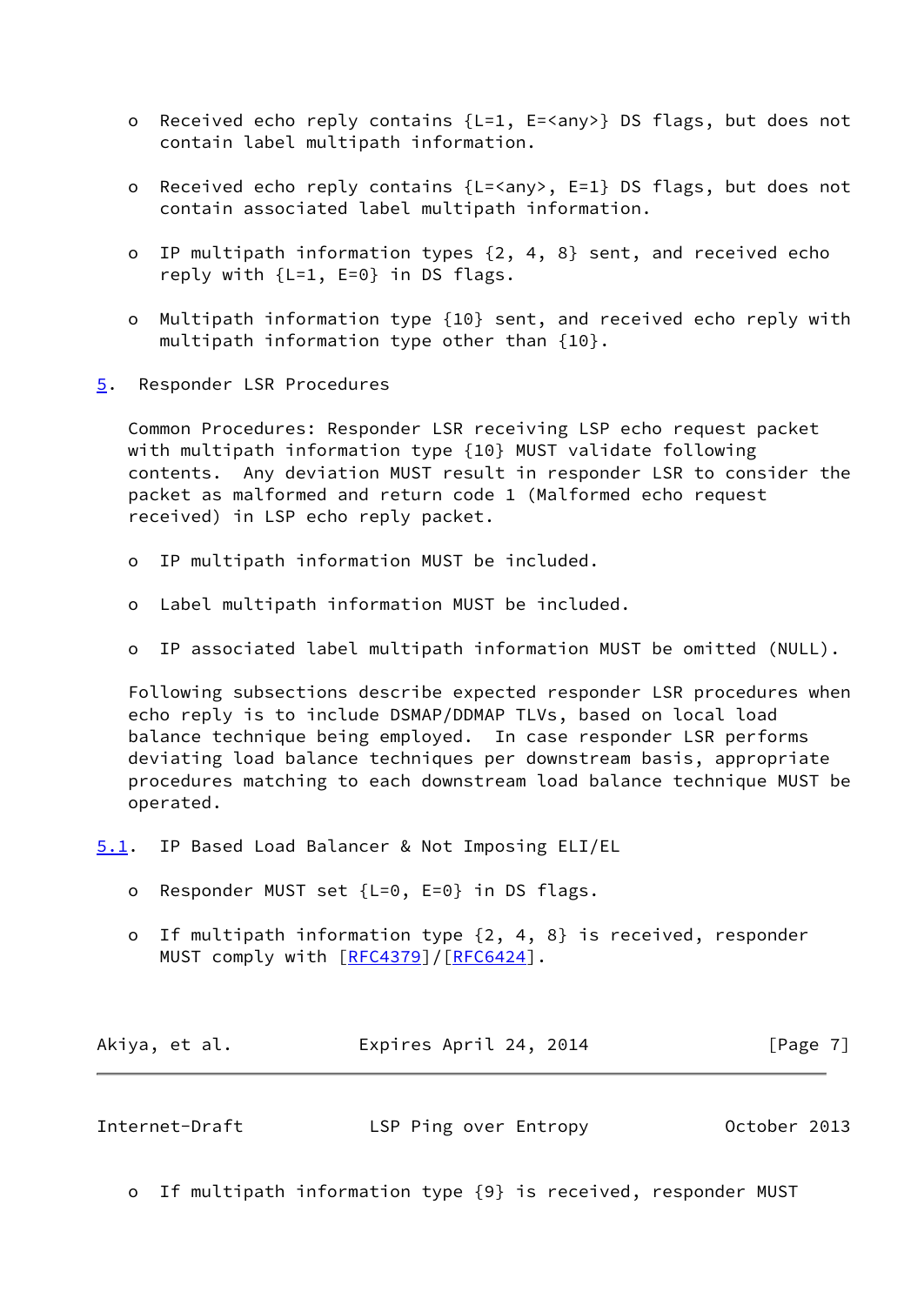reply with multipath type {0}.

- o If multipath information type {10} is received, responder MUST reply with multipath information type {10}. "Label Multipath Information" and "Associated Label Multipath Information" sections MUST be omitted (NULL). If no matching IP address is found, then "IPMultipathType" field MUST be set to multipath information type {0} and "IP Multipath Information" section MUST also be omitted (NULL). If at least one matching IP address is found, then "IPMultipathType" field MUST be set to appropriate multipath information type {2, 4, 8} and "IP Multipath Information" section MUST be included.
- <span id="page-8-0"></span>[5.2](#page-8-0). IP Based Load Balancer & Imposing ELI/EL
	- o Responder MUST set {L=0, E=1} in DS flags.
	- o If multipath information type {9} is received, responder MUST reply with multipath type {0}.
	- o If multipath type {2, 4, 8, 10} is received, responder MUST respond with multipath type {10}. "Label Multipath Information" section MUST be omitted (NULL). IP address set specified in received IP multipath information MUST be used to determine the returning IP/Label pairs. If received multipath information type was {10}, received "Label Multipath Information" sections MUST NOT be used to determine the associated label portion of returning IP/ Label pairs. If no matching IP address is found, then "IPMultipathType" field MUST be set to multipath information type {0} and "IP Multipath Information" section MUST be omitted (NULL). In addition, "Assoc Label Multipath Length" MUST be set to 0, and "Associated Label Multipath Information" section MUST also be omitted (NULL). If at least one matching IP address is found, then "IPMultipathType" field MUST be set to appropriate multipath information type {2, 4, 8} and "IP Multipath Information" section MUST be included. In addition, "Associated Label Multipath Information" section MUST be populated with list of labels corresponding to each IP address specified in "IP Multipath Information" section. "Assoc Label Multipath Length" MUST be set to appropriate value.
- <span id="page-8-1"></span>[5.3](#page-8-1). Label Based Load Balancer & Not Imposing ELI/EL
	- o Responder MUST set {L=1, E=0} in DS flags.
	- o If multipath information type {2, 4, 8} is received, responder MUST reply with multipath type {0}.

Akiya, et al. Expires April 24, 2014 [Page 8]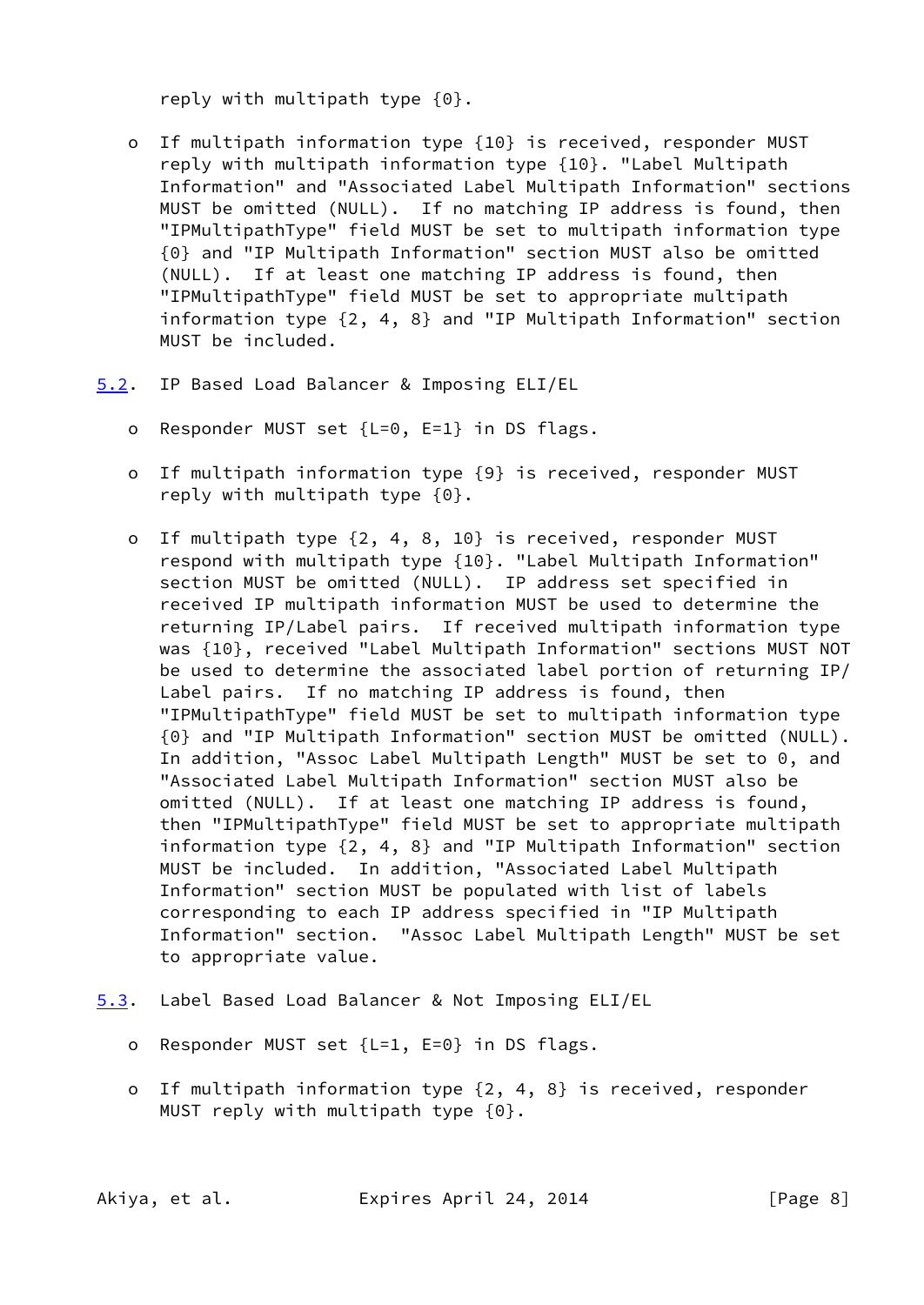- <span id="page-9-1"></span> o If multipath information type {9} is received, responder MUST comply with [\[RFC4379](https://datatracker.ietf.org/doc/pdf/rfc4379)] /[[RFC6424](https://datatracker.ietf.org/doc/pdf/rfc6424)] as updated by [Section 3.](#page-4-0)
- o If multipath information type {10} is received, responder MUST reply with multipath information type {10}. "IP Multipath Information" and "Associated Label Multipath Information" sections MUST be omitted (NULL). If no matching label is found, then "LbMultipathType" field MUST be set to multipath information type {0} and "Label Multipath Information" section MUST also be omitted (NULL). If at least one matching label is found, then "LbMultipathType" field MUST be set to appropriate multipath information type {9} and "Label Multipath Information" section MUST be included.
- <span id="page-9-0"></span>[5.4](#page-9-0). Label Based Load Balancer & Imposing ELI/EL
	- o Responder MUST set {L=1, E=1} in DS flags.
	- o If multipath information type {2, 4, 8} is received, responder MUST reply with multipath type {0}.
	- o If multipath type {9, 10} is received, responder MUST respond with multipath type {10}. "IP Multipath Information" section MUST be omitted (NULL). Label set specified in received label multipath information MUST be used to determine the returning Label/Label pairs. If received multipath information type was {10}, received "Label Multipath Information" sections MUST NOT be used to determine the associated label portion of returning Label/Label pairs. If no matching label is found, then "LbMultipathType" field MUST be set to multipath information type {0} and "Label Multipath Information" section MUST be omitted (NULL). In addition, "Assoc Label Multipath Length" MUST be set to 0, and "Associated Label Multipath Information" section MUST also be omitted (NULL). If at least one matching label is found, then "LbMultipathType" field MUST be set to appropriate multipath information type {9} and "Label Multipath Information" section MUST be included. In addition, "Associated Label Multipath Information" section MUST be populated with list of labels corresponding to each label specified in "Label Multipath Information" section. "Assoc Label Multipath Length" MUST be set to appropriate value.
- <span id="page-9-2"></span>[5.5](#page-9-2). FAT MS-PW Stitching LSR

 MS-PW stitching LSR that xconnects flow-aware pseudowires behaves in one of two ways: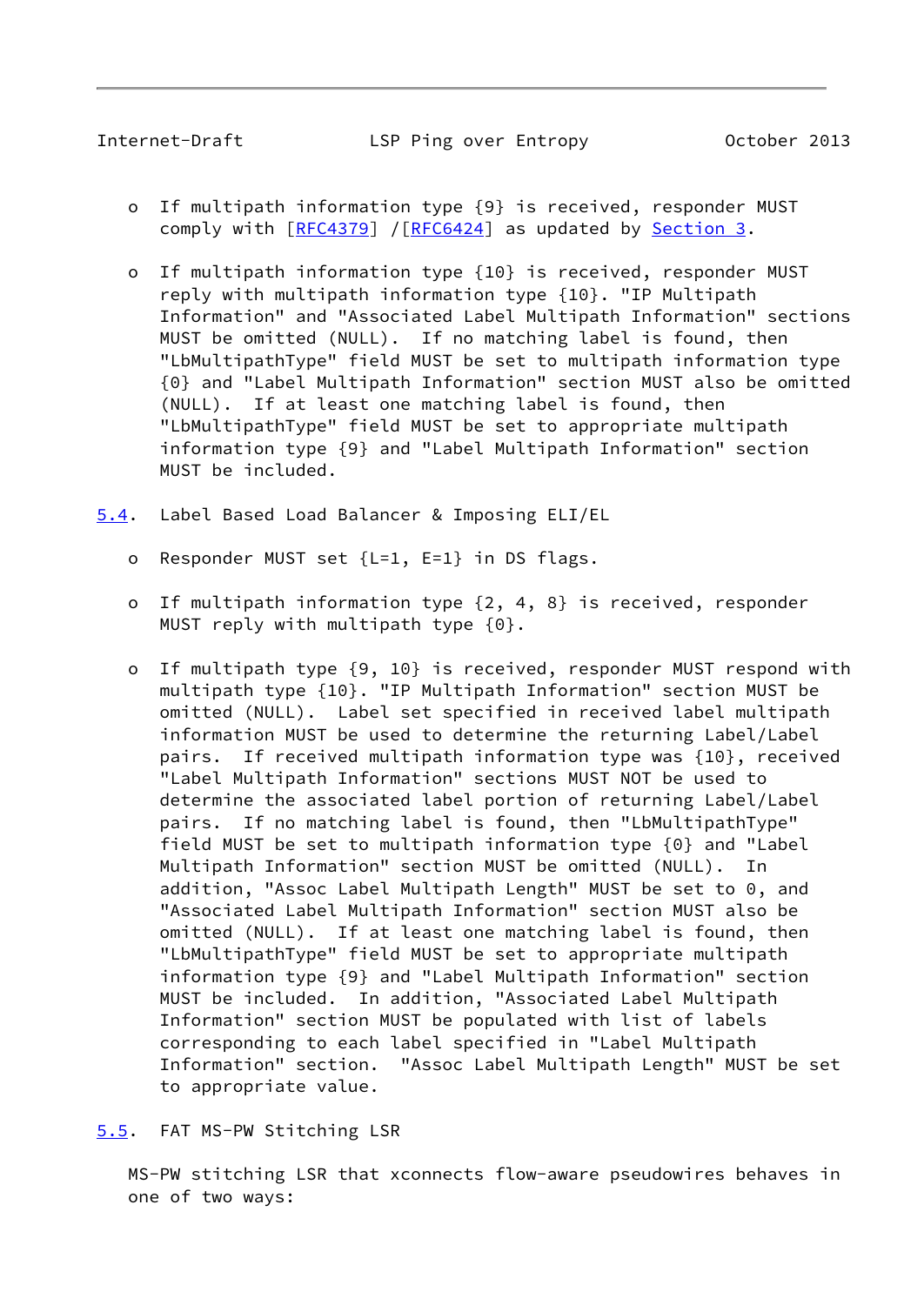<span id="page-10-1"></span>Internet-Draft LSP Ping over Entropy October 2013

- o Load balances on previous flow label, and carries over same flow label. For this case, stitching LSR is to behave as procedures described in [Section 5.3](#page-8-1).
- o Load balances on previous flow label, and replaces flow label with newly computed. For this case, stitching LSR is to behave as procedures described in [Section 5.4](#page-9-0).

<span id="page-10-0"></span>[6](#page-10-0). Entropy Label FEC

 Entropy Label Indicator (ELI) is a reserved label that has no explicit FEC associated, and has label value 7 assigned from the reserved range. Use Nil FEC as Target FEC Stack sub-TLV to account for ELI in a Target FEC Stack TLV.

 Entropy Label (EL) is a special purpose label with label value being discretionary (i.e. label value may not be from the reserved range). For LSP verification mechanics to perform its purpose, it is necessary for a Target FEC Stack sub-TLV to clearly describe EL, particularly in the scenario where label stack does not carry ELI (ex: FAT-PW [\[RFC6391](https://datatracker.ietf.org/doc/pdf/rfc6391)]). Therefore, this document defines a EL FEC to allow a Target FEC Stack sub-TLV to be added to the Target FEC Stack to account for EL.

The Length is 4. Labels are 20-bit values treated as numbers.

0 1 2 3 0 1 2 3 4 5 6 7 8 9 0 1 2 3 4 5 6 7 8 9 0 1 2 3 4 5 6 7 8 9 0 1 +-+-+-+-+-+-+-+-+-+-+-+-+-+-+-+-+-+-+-+-+-+-+-+-+-+-+-+-+-+-+-+-+ | Label | MBZ | +-+-+-+-+-+-+-+-+-+-+-+-+-+-+-+-+-+-+-+-+-+-+-+-+-+-+-+-+-+-+-+-+

 Label is the actual label value inserted in the label stack; the MBZ fields MUST be zero when sent and ignored on receipt.

<span id="page-10-2"></span>[7](#page-10-2). DS Flags: L and E

Two flags, L and E, are added in DS Flags field of the DSMAP/DDMAP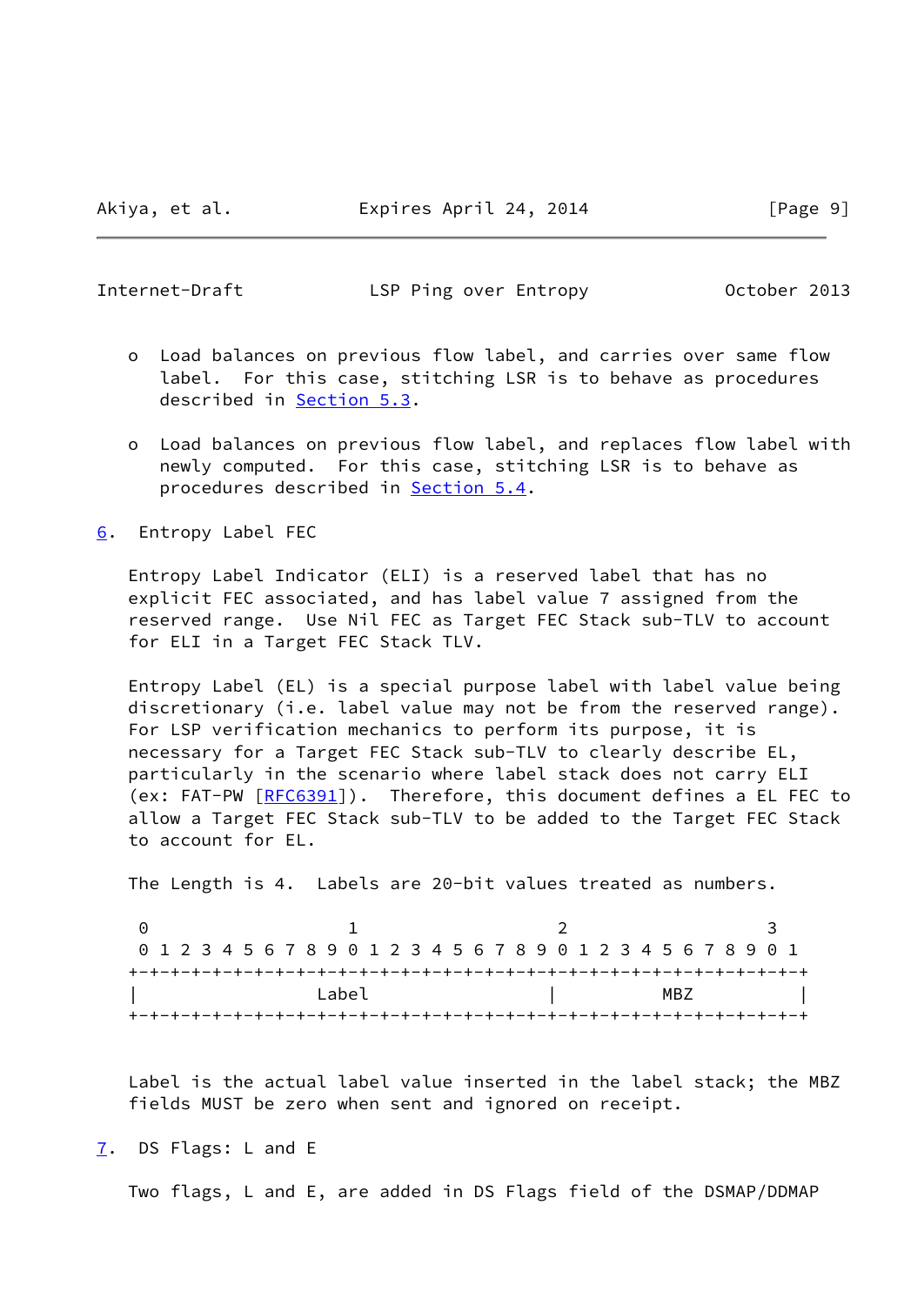TLVs. Both flags MUST NOT be set in echo request packets when sending, and ignored when received. Zero, one or both new flags MUST be set in echo reply packets.

 DS Flags -------- 0 1 2 3 4 5 6 7 +-+-+-+-+-+-+-+-+

| Akiya, et al. | Expires April 24, 2014 | [Page 10] |
|---------------|------------------------|-----------|
|               |                        |           |

<span id="page-11-0"></span>Internet-Draft LSP Ping over Entropy October 2013

 | MBZ |L|E|I|N| +-+-+-+-+-+-+-+-+

- Flag Name and Meaning ---- ----------------
	- L Label based load balance indicator This flag MUST be set to zero in the echo request. LSR which performs load balancing on a label MUST set this flag in the echo reply. LSR which performs load balancing on IP MUST NOT set this flag in the echo reply.
	- E ELI/EL imposer indicator This flag MUST be set to zero in the echo request. LSR which imposes ELI/EL MUST set this flag in the echo reply. LSR which does not impose ELI/EL MUST NOT set this flag in the echo reply.

 Two flags result in four load balancing techniques which echo reply generating LSR can indicate:

- o {L=0, E=0} LSR load balances based on IP and does not impose ELI/ EL.
- o {L=0, E=1} LSR load balances based on IP and imposes ELI/EL.
- o {L=1, E=0} LSR load balances based on label and does not impose ELI/EL.
- o {L=1, E=1} LSR load balances based on label and imposes ELI/EL.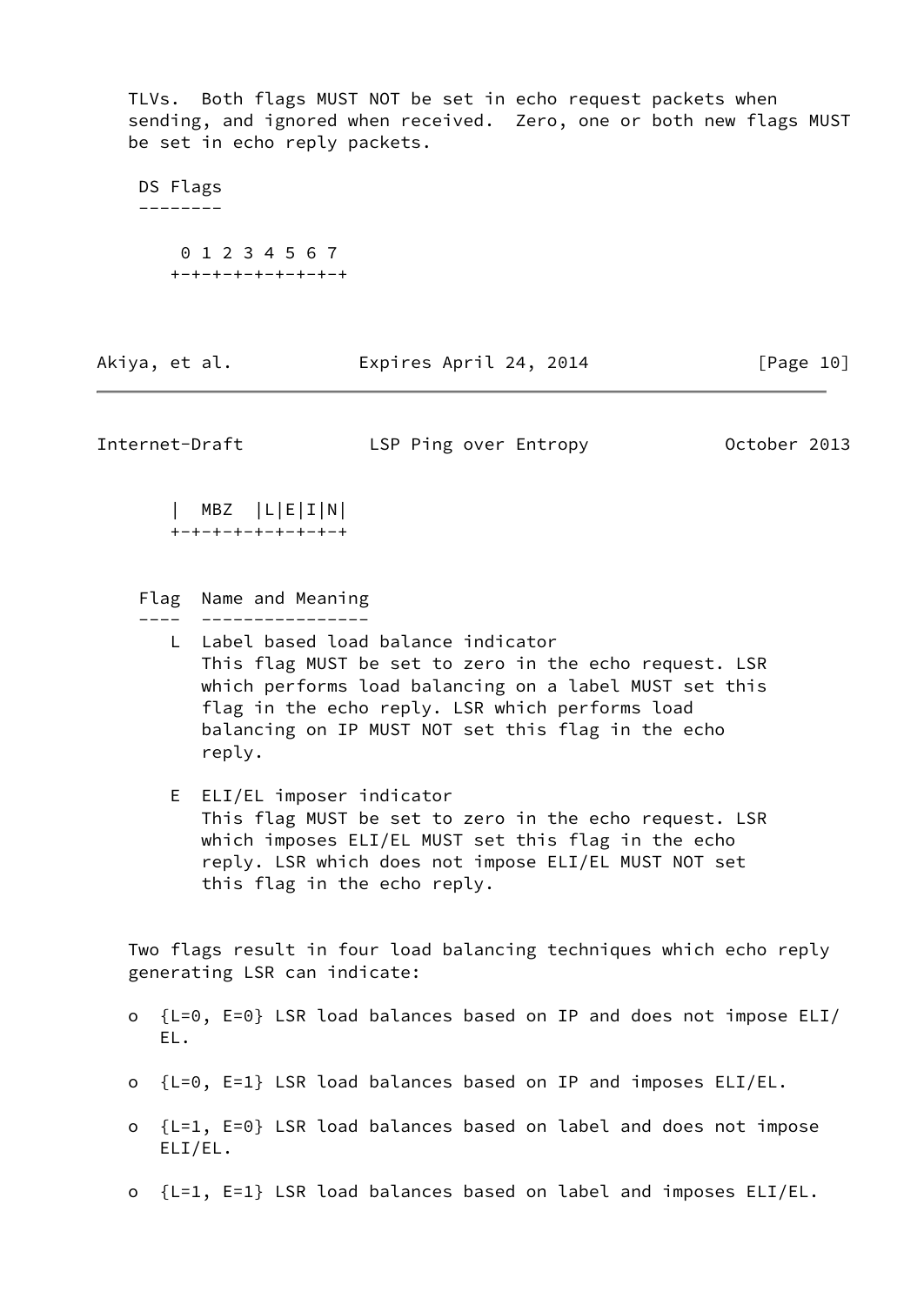<span id="page-12-0"></span>[8](#page-12-0). New Multipath Information Type: 10

 One new multipath information type is added to be used in DSMAP/DDMAP TLVs. New multipath type has value of 10.

| Key Type |                  | Multipath Information           |
|----------|------------------|---------------------------------|
|          |                  |                                 |
|          | IP and label set | IP addresses and label prefixes |

 Multipath type 10 is comprised of three sections. One section to describe IP address set. One section to describe label set. One section to describe another label set which associates to either IP address set or label set specified in the other section.

Akiya, et al. Expires April 24, 2014 [Page 11]

| Internet-Draft         | LSP Ping over Entropy                                                                                   | October 2013 |
|------------------------|---------------------------------------------------------------------------------------------------------|--------------|
|                        | Multipath information type 10 has following format:                                                     |              |
| $\Theta$<br>1.         | 2<br>0 1 2 3 4 5 6 7 8 9 0 1 2 3 4 5 6 7 8 9 0 1 2 3 4 5 6 7 8 9 0 1<br>-+-+-+-+-+-+-+-+-+-+-+-+-+-+-+- | 3            |
|                        | IPMultipathType  Reserved(MBZ)      IP Multipath Length                                                 |              |
|                        | (IP Multipath Information)                                                                              |              |
|                        | LbMultipathType  Reserved(MBZ)   Label Multipath Length                                                 |              |
|                        | (Label Multipath Information)                                                                           |              |
| +-+-+-+-+-+-+-+-+-+-+- | Reserved(MBZ)   Assoc Label Multipath Length                                                            |              |
|                        | (Associated Label Multipath Information)                                                                |              |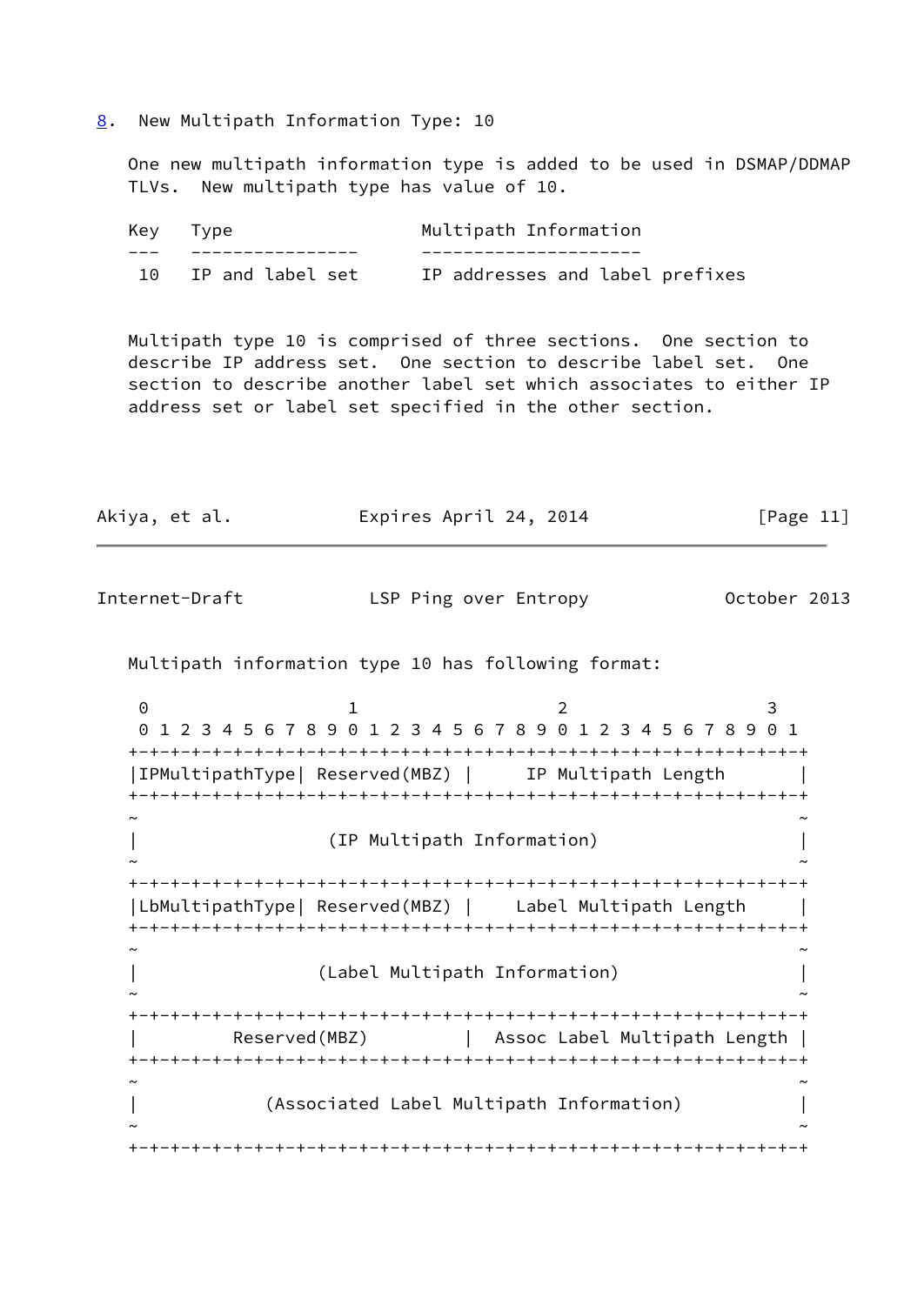## o IP Multipath Information

 This section reuses IP multipath information from [\[RFC4379](https://datatracker.ietf.org/doc/pdf/rfc4379)]. Specifically, values {0, 2, 4, 8} can be used.

Label Multipath Information

 This section reuses label multipath information from [[RFC4379\]](https://datatracker.ietf.org/doc/pdf/rfc4379). Specifically, values {0, 9} can be used.

o Associated Label Multipath Information

 "Assoc Label Multipath Length" is a 16 bit field of multipath information which indicates length in octets of the associated label multipath information.

 "Associated Label Multipath Information" is a list of labels with each label described in 24 bits. This section MUST be omitted (NULL) in an MPLS Echo Request message. A midpoint which imposes ELI/EL labels SHOULD include "Assoc Label Multipath Information" in its MPLS Echo Reply message, along with either "IP Multipath Information" or "Label Multipath Information". Each specified associated label described in

| Akiya, et al. | Expires April 24, 2014 | [Page 12] |
|---------------|------------------------|-----------|
|               |                        |           |

<span id="page-13-1"></span>Internet-Draft LSP Ping over Entropy October 2013

 this section maps to specific IP address OR label described in the "IP Multipath Information" section or "Label Multipath Information" section. For example, if 3 IP addresses are specified in the "IP Multipath Information" section, then there MUST be 3 labels described in this section. First label maps to the lowest IP address specified, second label maps to the second lowest IP address specified and third label maps to the third lowest IP address specified.

<span id="page-13-0"></span>[9](#page-13-0). Unsupported Cases

 There are couple of scenarios where LSP path tracing mechanics are not supported in this draft revision.

 o When one or more LSP transit node(s) performs label based load balancing on a label that is not bottom-of-stack label when Entropy Label Indicator is not included.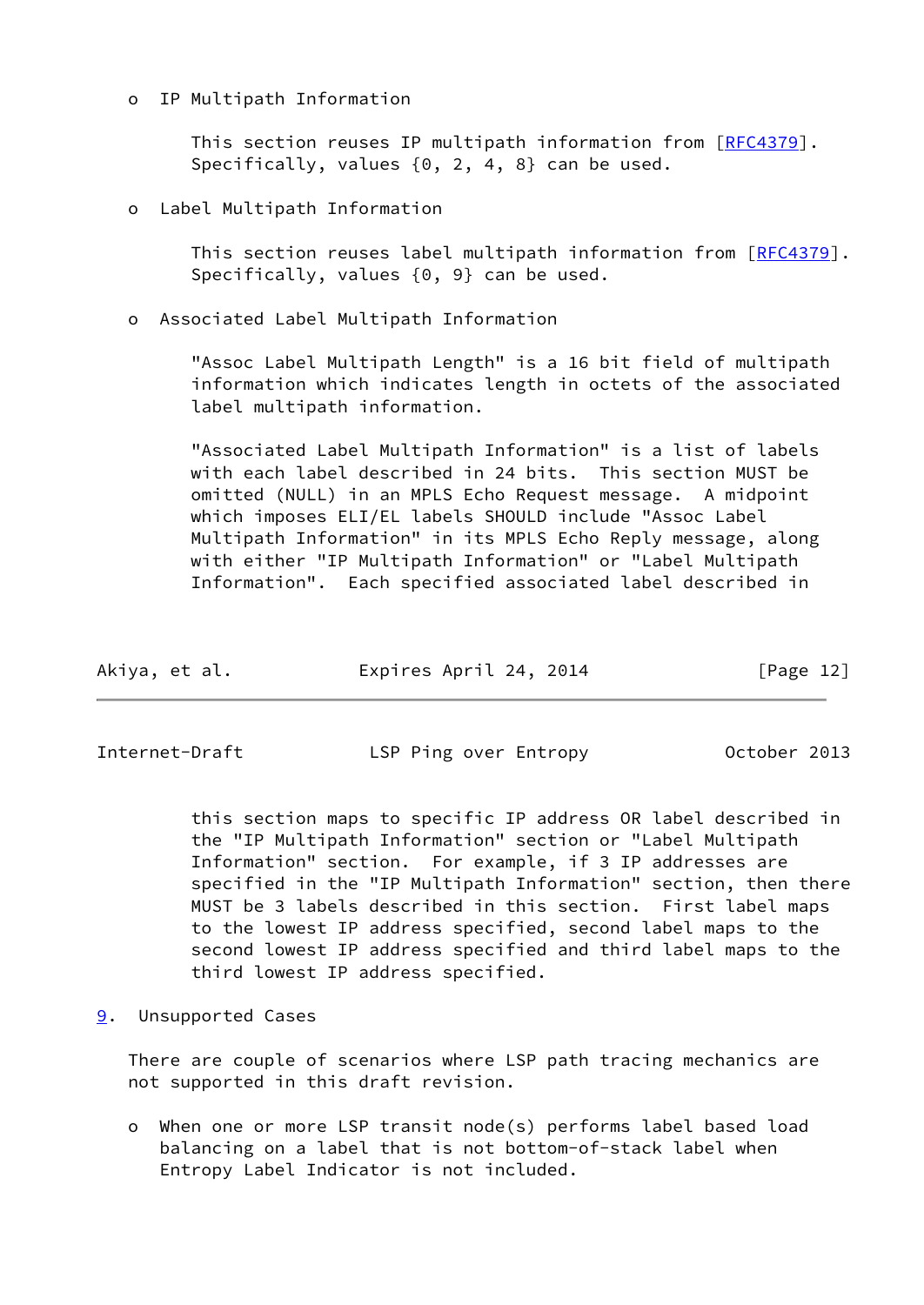- o When one or more LSP transit node(s) performs label based load balancing on a label other than Entropy Label when Entropy Label Indicator and Entropy Label pair is included.
- <span id="page-14-0"></span>[10.](#page-14-0) Security Considerations

 Beyond those specified in [[RFC4379](https://datatracker.ietf.org/doc/pdf/rfc4379)], [\[RFC6424](https://datatracker.ietf.org/doc/pdf/rfc6424)] and [[RFC6790\]](https://datatracker.ietf.org/doc/pdf/rfc6790), there are no further security measured required.

- <span id="page-14-1"></span>[11.](#page-14-1) IANA Considerations
- <span id="page-14-2"></span>[11.1](#page-14-2). DS Flags

DS flags ... not maintained by IANA. Should it be?

<span id="page-14-3"></span>[11.2](#page-14-3). Multipath Information Types

 Multipath information types ... not maintained by IANA. Should it be?

<span id="page-14-4"></span>[11.3](#page-14-4). Entropy Label FEC

 IANA is requested to assign a new sub-TLV from the "Sub-TLVs for TLV Types 1 and 16" section from "TLVs" sub-registry within the "Multi- Protocol Label Switching (MPLS) Label Switched Paths (LSPs) Ping Parameters" registry.

 Following value appears to be next available sub-TLV value. Requesting IANA to allow specified value as early allocation.

| Akiya, et al. | Expires April 24, 2014 | [Page 13] |
|---------------|------------------------|-----------|
|               |                        |           |

<span id="page-14-6"></span>Internet-Draft LSP Ping over Entropy October 2013

Value Meaning **Reference**  ----- ------- --------- 26 Entropy Label FEC this document

- <span id="page-14-5"></span>[12.](#page-14-5) Acknowledgements
	- TBD

<span id="page-14-7"></span>[13.](#page-14-7) Contributing Authors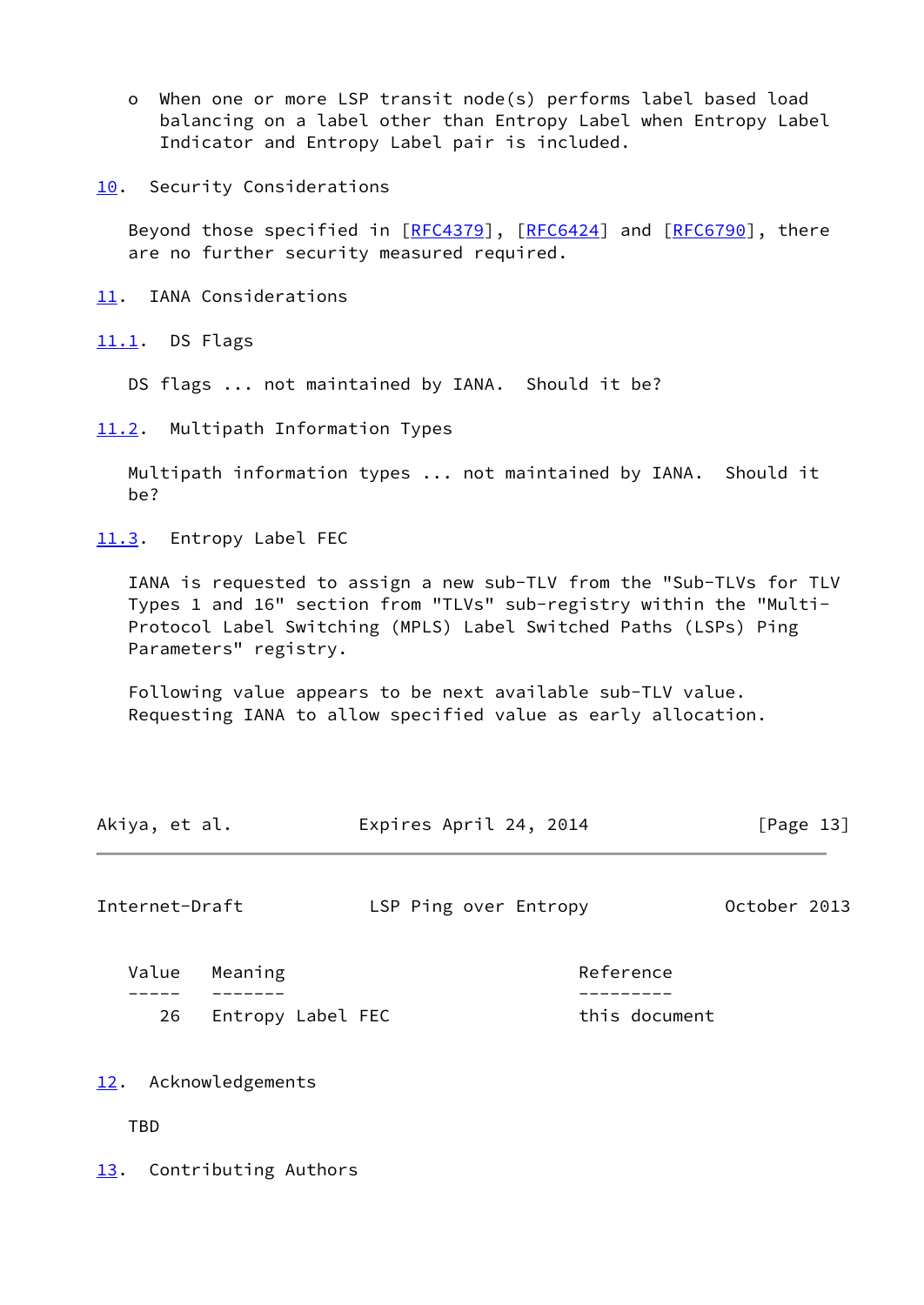Nagendra Kumar Cisco Systems Email: naikumar@cisco.com

- <span id="page-15-0"></span>[14.](#page-15-0) References
- <span id="page-15-1"></span>[14.1](#page-15-1). Normative References
	- [RFC2119] Bradner, S., "Key words for use in RFCs to Indicate Requirement Levels", [BCP 14](https://datatracker.ietf.org/doc/pdf/bcp14), [RFC 2119](https://datatracker.ietf.org/doc/pdf/rfc2119), March 1997.
	- [RFC4379] Kompella, K. and G. Swallow, "Detecting Multi-Protocol Label Switched (MPLS) Data Plane Failures", [RFC 4379,](https://datatracker.ietf.org/doc/pdf/rfc4379) February 2006.
	- [RFC6790] Kompella, K., Drake, J., Amante, S., Henderickx, W., and L. Yong, "The Use of Entropy Labels in MPLS Forwarding", [RFC 6790,](https://datatracker.ietf.org/doc/pdf/rfc6790) November 2012.

<span id="page-15-2"></span>[14.2](#page-15-2). Informative References

- <span id="page-15-3"></span> [I-D.ravisingh-mpls-el-for-seamless-mpls] Singh, R., Shen, Y., and J. Drake, "Entropy label for seamless MPLS", [draft-ravisingh-mpls-el-for-seamless](https://datatracker.ietf.org/doc/pdf/draft-ravisingh-mpls-el-for-seamless-mpls-00) [mpls-00](https://datatracker.ietf.org/doc/pdf/draft-ravisingh-mpls-el-for-seamless-mpls-00) (work in progress), February 2013.
- [RFC6391] Bryant, S., Filsfils, C., Drafz, U., Kompella, V., Regan, J., and S. Amante, "Flow-Aware Transport of Pseudowires over an MPLS Packet Switched Network", [RFC 6391](https://datatracker.ietf.org/doc/pdf/rfc6391), November 2011.
- [RFC6424] Bahadur, N., Kompella, K., and G. Swallow, "Mechanism for Performing Label Switched Path Ping (LSP Ping) over MPLS Tunnels", [RFC 6424](https://datatracker.ietf.org/doc/pdf/rfc6424), November 2011.

Authors' Addresses

| Akiya, et al.  | Expires April 24, 2014 | [Page 14]    |
|----------------|------------------------|--------------|
|                |                        |              |
| Internet-Draft | LSP Ping over Entropy  | October 2013 |

 Nobo Akiya Cisco Systems

Email: nobo@cisco.com